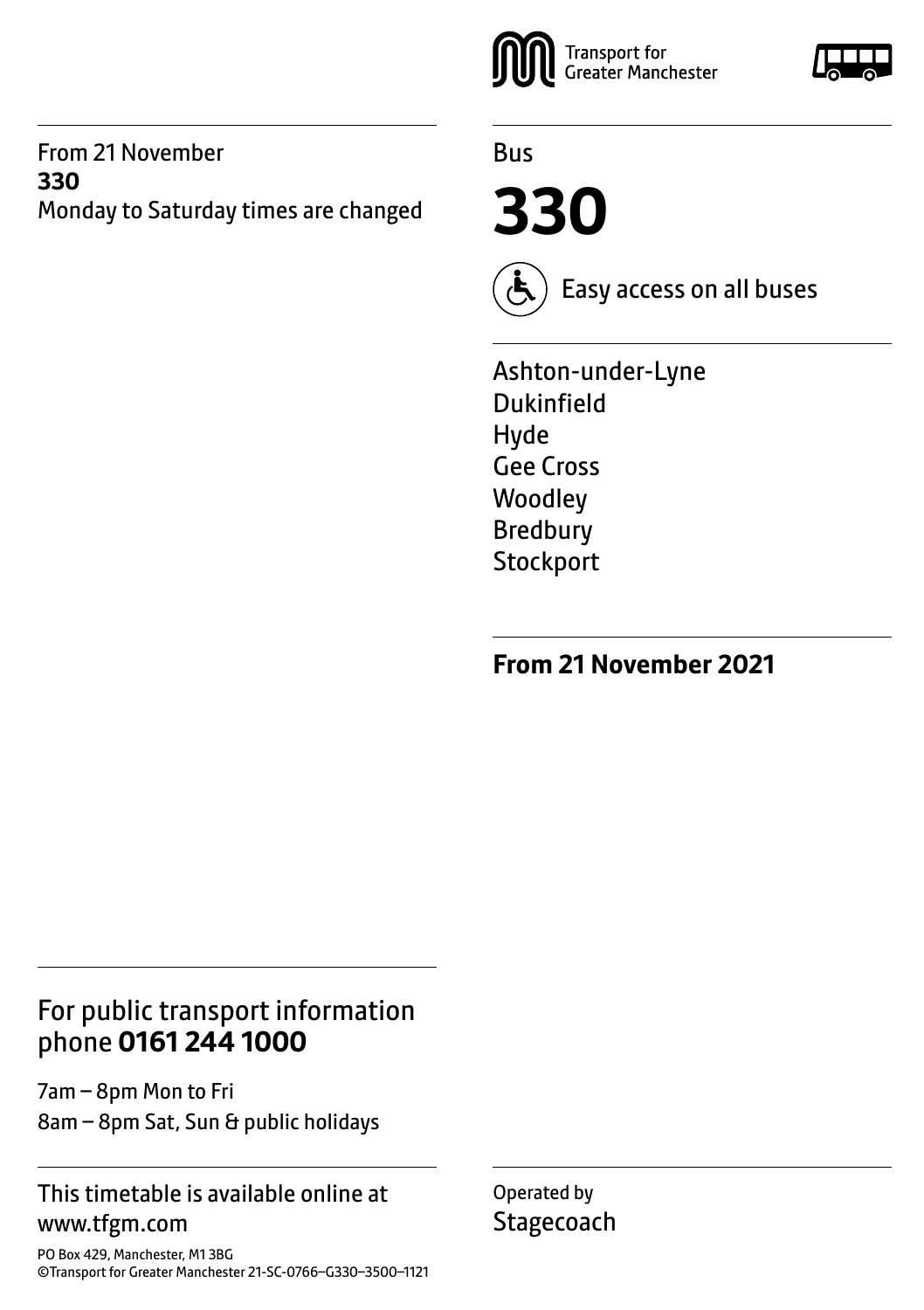# Additional information

# Alternative format

To ask for leaflets to be sent to you, or to request large print, Braille or recorded information phone 0161 244 1000 or visit www.tfgm.com

### Easy access on buses



 Journeys run with low floor buses have no steps at the entrance, making getting on and off easier. Where shown, low floor buses have a ramp for access and a dedicated space for wheelchairs and pushchairs inside the bus. The bus operator will always try to provide easy access services where these services are scheduled to run.

# Using this timetable

Timetables show the direction of travel, bus numbers and the days of the week. Main stops on the route are listed on the left. Where no time is shown against a particular stop, the bus does not stop there on that journey. Check any letters which are shown in the timetable against the key at the bottom of the page.

## Where to find information about service changes

www.tfgm.com Bus station posters Leaflets from outlets.

# Tickets and information

Bus companies offer a range of tickets for use on their own buses. For travel on any service in the County, use System One tickets, including DaySaver. Travelshops provide tickets, information and journey planning advice on buses, trains and trams for work and pleasure.

# Using the 24 hour clock

Times are shown in four figures. The first two are the hour and the last two are the minutes.

0753 is 53 minutes past 7am 1953 is 53 minutes past 7pm



# Operator details

**Stagecoach** Head Office Hyde Road Ardwick **Manchester** M12 6JS Telephone 0161 273 3377

#### **Travelshops**

#### **Ashton-under-Lyne Interchange**

Mon to Fri 7am to 5.30pm Saturday 8am to 5.30pm Sunday\* Closed

#### **Hyde Bus Station**

Mon to Sat 8.30am to 1.15pm and 2pm to 4pm Sunday\* Closed

#### **Stockport Mersey Square**

Mon to Fri 7am to 5.30pm Saturday 8am to 5.30pm Sunday\* Closed \*Including public holidays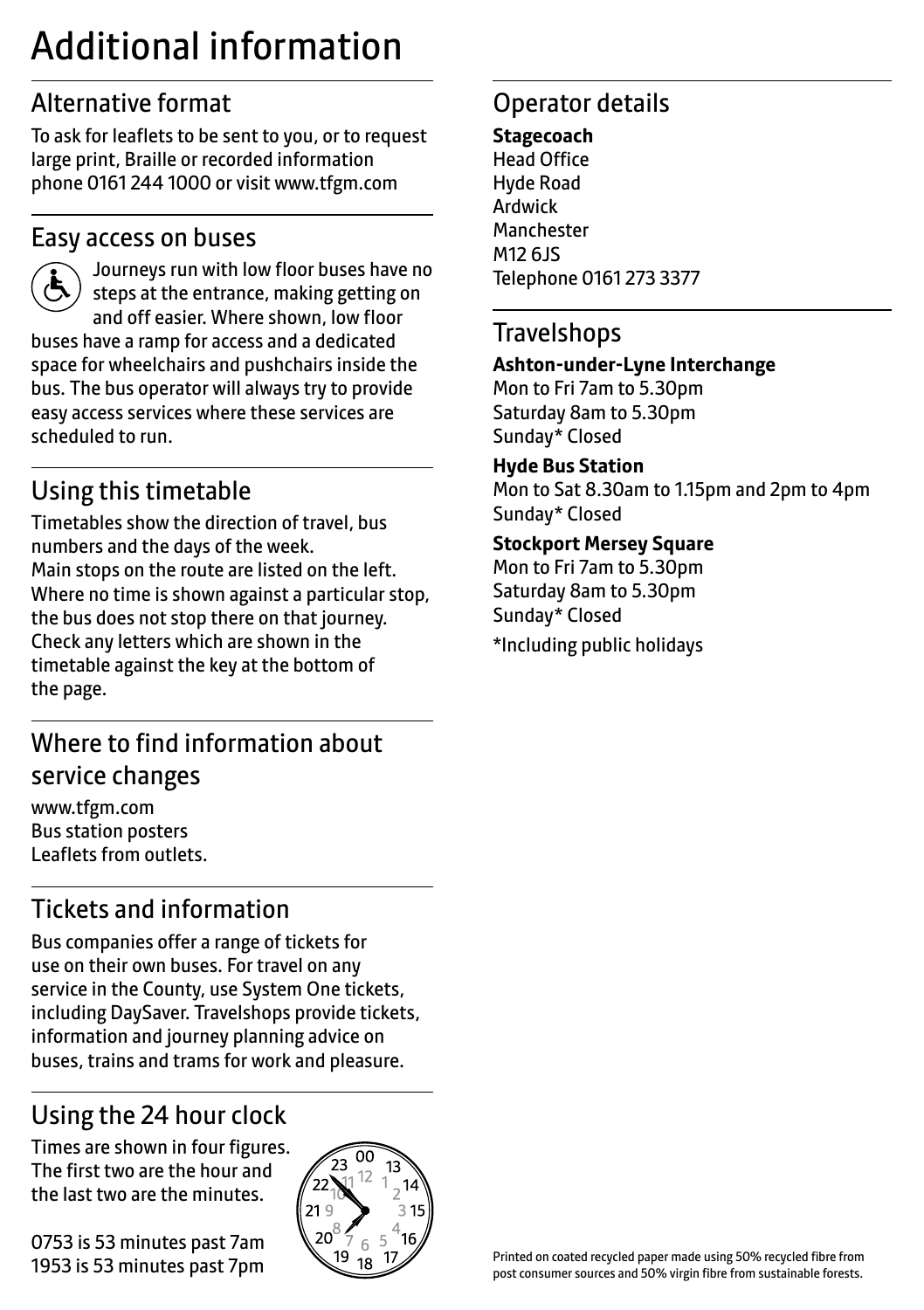Mondays to Fridays

| Ashton, Interchange              | 0451 | 0516  | 0531      | 0546 | 0559 | 0609 | 0618 | 0626 | 0635      | 0644 | 0653 | and at     |      | 0841       | 0853 | 0905 | 0917 |       | 1317        |
|----------------------------------|------|-------|-----------|------|------|------|------|------|-----------|------|------|------------|------|------------|------|------|------|-------|-------------|
| Dukinfield, Thorncliffe Avenue   | 0459 | 0524  | 0539      | 0554 | 0607 | 0617 | 0626 | 0635 | 0644 0653 |      | 0703 | frequent   |      | 0852       | 0903 | 0914 | 0925 | and   | 1325        |
| Hyde, Bus Station arr            | 0506 | 0531  | 0546 0601 |      | 0614 | 0624 | 0634 | 0643 | 0652      | 0701 | 0711 | intervals  |      | 0900       | 0911 | 0922 | 0933 | every | 1333        |
| Hyde, Bus Station dep            | 0507 | 0532  | 0547      | 0602 | 0615 | 0625 | 0635 | 0645 | 0654      | 0704 | 0714 | of not     |      | 0903       | 0914 | 0925 | 0936 | 12    | 1336        |
| Gee Cross, Apethorn Lane         | 0514 | 0539  | 0554      | 0609 | 0622 | 0633 | 0643 | 0653 | 0702      | 0712 | 0722 | more than  |      | 0911       | 0922 | 0933 | 0944 | mins  | 1344        |
| Woodley, Precinct                | 0519 | 0544  | 0559      | 0614 | 0627 | 0638 | 0648 | 0659 | 0710      | 0720 | 0730 | 10 minutes |      | 0915       | 0926 | 0937 | 0948 | until | 1348        |
| Stockport, Little Egerton Street | 0534 | 0559  | 0614      | 0629 | 0642 | 0654 | 0706 | 0718 | 0730      | 0742 | 0753 | until      |      | 0934       | 0943 | 0953 | 1003 |       | 1403        |
|                                  |      |       |           |      |      |      |      |      |           |      |      |            |      |            |      |      |      |       |             |
| Ashton, Interchange              | 1329 |       | 1405      | 1417 | 1429 | 1441 | 1453 | 1505 | 1517      | 1529 | 1541 | 1553       | 1605 | and at     |      | 1815 | 1830 | 1845  | <b>1900</b> |
| Dukinfield, Thorncliffe Avenue   | 1338 | and   | 1414      | 1426 | 1438 | 1450 | 1502 | 1514 | 1526      | 1538 | 1551 | 1603       | 1615 | frequent   |      | 1822 | 1837 | 1852  | 1907        |
| Hyde, Bus Station arr            | 1346 | every | 1422      | 1434 | 1446 | 1458 | 1510 | 1522 | 1534      | 1546 | 1559 | 1611       | 1623 | intervals  |      | 1829 | 1844 | 1859  | 1914        |
| Hyde, Bus Station dep            | 1349 | 12    | 1425      | 1437 | 1449 | 1501 | 1513 | 1525 | 1537      | 1549 | 1602 | 1614       | 1626 | of not     |      | 1830 | 1845 | 1900  | 1915        |
| Gee Cross, Apethorn Lane         | 1357 | mins  | 1433      | 1445 | 1457 | 1509 | 1521 | 1533 | 1545      | 1557 | 1610 | 1622       | 1634 | more than  |      | 1836 | 1851 | 1906  | 1921        |
| Woodley, Precinct                | 1401 | until | 1437      | 1449 | 1501 | 1513 | 1525 | 1537 | 1549      | 1601 | 1614 | 1626       | 1638 | 10 minutes |      | 1840 | 1855 | 1910  | 1925        |
| Stockport, Little Egerton Street | 1415 |       | 1451      | 1505 | 1518 | 1530 | 1542 | 1554 | 1607      | 1619 | 1632 | 1644       | 1656 | until      |      | 1854 | 1909 | 1924  | 1939        |
|                                  |      |       |           |      |      |      |      |      |           |      |      |            |      |            |      |      |      |       |             |
| Ashton, Interchange              | 1915 | 1930  |           | 2330 |      |      |      |      |           |      |      |            |      |            |      |      |      |       |             |
| Dukinfield, Thorncliffe Avenue   | 1922 | 1937  | and       | 2337 |      |      |      |      |           |      |      |            |      |            |      |      |      |       |             |
| Hyde, Bus Station arr            | 1929 | 1944  | every     | 2344 |      |      |      |      |           |      |      |            |      |            |      |      |      |       |             |
| Hyde, Bus Station dep            | 1930 | 1945  | 30        | 2345 |      |      |      |      |           |      |      |            |      |            |      |      |      |       |             |
| Gee Cross, Apethorn Lane         | 1936 | 1951  | mins      | 2351 |      |      |      |      |           |      |      |            |      |            |      |      |      |       |             |
| Woodley, Precinct                | 1940 | 1955  | until     | 2355 |      |      |      |      |           |      |      |            |      |            |      |      |      |       |             |
| Stockport, Little Egerton Street | 1954 | 2009  |           | 0009 |      |      |      |      |           |      |      |            |      |            |      |      |      |       |             |

& - All bus 330 journeys are run using easy access buses. See inside front cover of this leaflet for details

**Summer times:** between mid July and early September, some timetables will be different. Check www.tfgm.com for details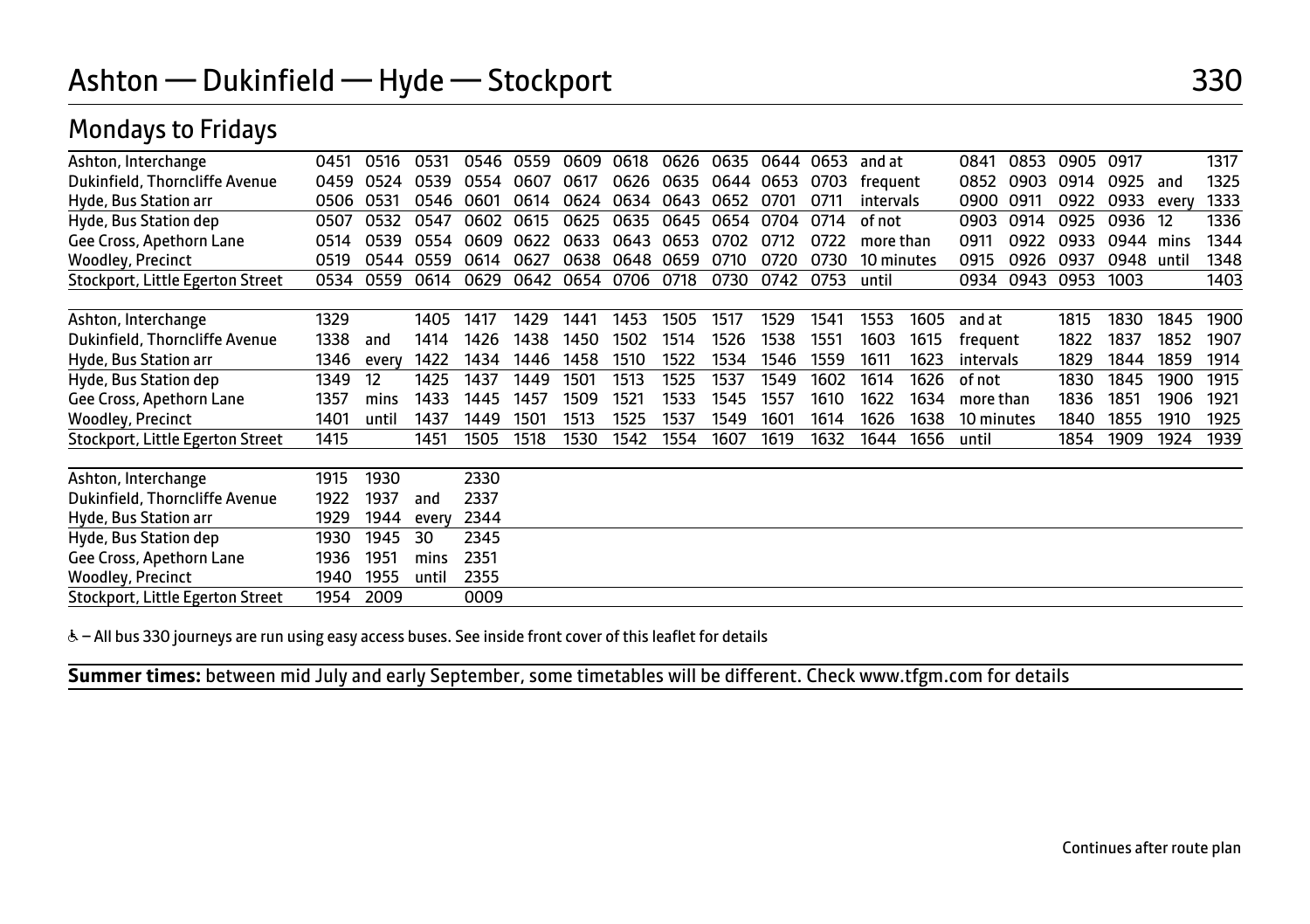

Contains Ordnance Survey data ©Crown copyright and database right 2010 ©0100022610 Transport for Greater Manchester 2021 Transport for Greater Manchester uses reasonable endeavours to check the accuracy of information published and to publish changes to information in a timely manner. In no event will Transport for Greater Manchester be liable for any loss that may arise from this information being inaccurate.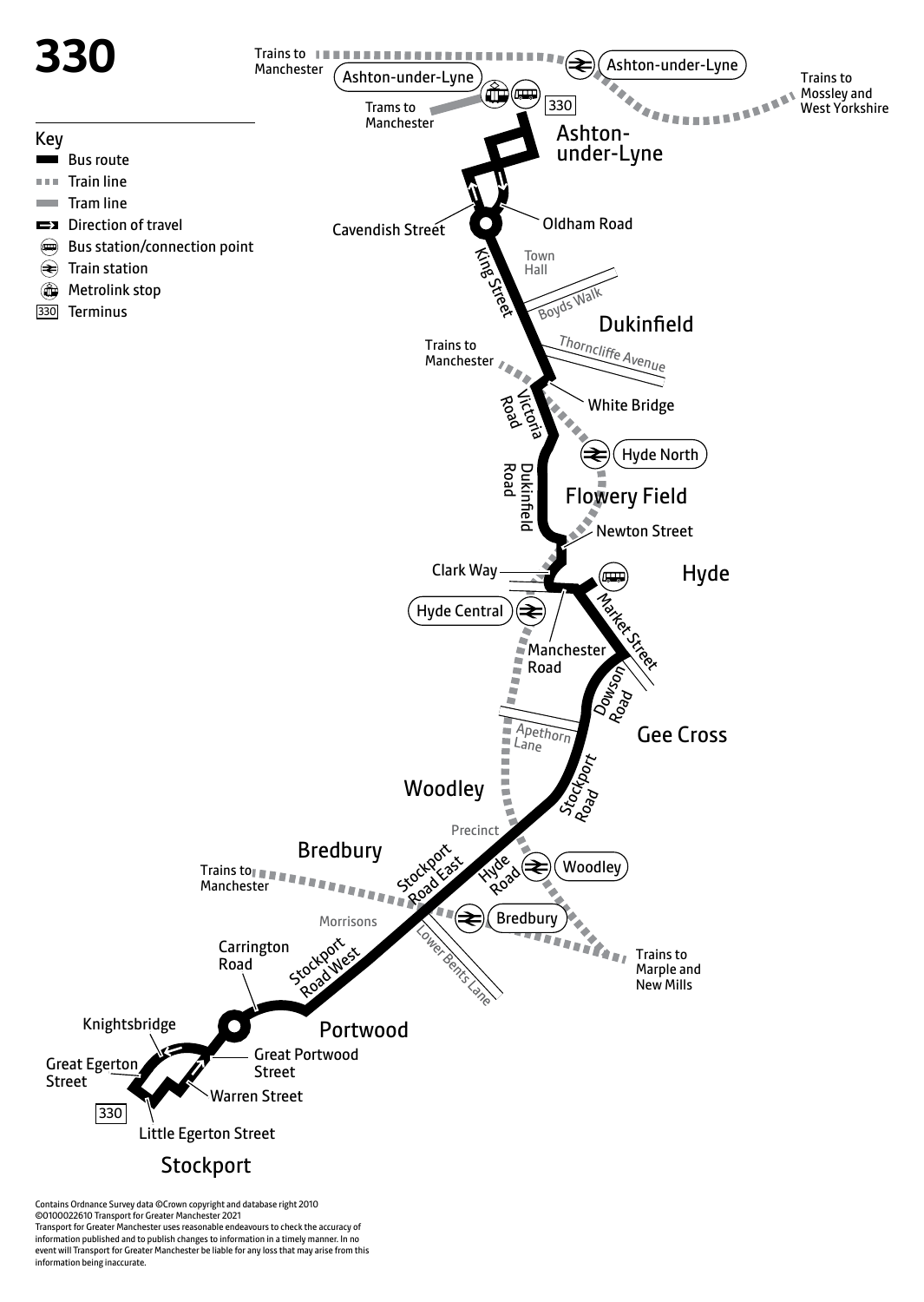## Saturdays

| Ashton, Interchange              | 0449 | 0519  | 0549      | 0604 | 0621 | 0636      | 0651           | 0705 |       | 1729 | 1741 | 1753 | 1805 | 1817 | 1830 | 1845 | 1900 | 1915 | 1930 |
|----------------------------------|------|-------|-----------|------|------|-----------|----------------|------|-------|------|------|------|------|------|------|------|------|------|------|
| Dukinfield, Thorncliffe Avenue   | 0455 | 0525  | 0555      | 0610 | 0629 |           | 0644 0658 0712 |      | and   | 1736 | 1748 | 1800 | 1812 | 1824 | 1836 | 1851 | 1906 | 1921 | 1936 |
| Hyde, Bus Station arr            | 0502 | 0532  | 0602      | 0617 | 0637 | 0652      | 0706 0720      |      | every | 1744 | 1756 | 1808 | 1820 | 1832 | 1843 | 1858 | 1913 | 1928 | 1943 |
| Hyde, Bus Station dep            | 0503 | 0533  | 0603      | 0618 |      | 0640 0655 | 0709           | 0723 | 12    | 1747 | 1759 | 1809 | 1821 | 1833 | 1844 | 1859 | 1914 | 1929 | 1944 |
| Gee Cross, Apethorn Lane         | 0510 | 0540  | 0610      | 0625 | 0648 | 0703      | 0717           | 0731 | mins  | 1755 | 1807 | 1815 | 1827 | 1839 | 1850 | 1905 | 1920 | 1935 | 1950 |
| Woodley, Precinct                | 0514 |       | 0544 0614 | 0629 | 0652 | 0707      | 0721           | 0735 | until | 1759 | 1811 | 1819 | 1831 | 1843 | 1854 | 1909 | 1924 | 1939 | 1954 |
| Stockport, Little Egerton Street | 0530 | 0600  | 0630 0645 |      | 0708 | 0723      | 0737           | 0751 |       | 1815 | 1826 | 1834 | 1846 | 1858 | 1909 | 1924 | 1939 | 1954 | 2009 |
| Ashton, Interchange              | 2000 |       | 2330      |      |      |           |                |      |       |      |      |      |      |      |      |      |      |      |      |
| Dukinfield, Thorncliffe Avenue   | 2006 | and   | 2336      |      |      |           |                |      |       |      |      |      |      |      |      |      |      |      |      |
| Hyde, Bus Station arr            | 2013 | every | 2343      |      |      |           |                |      |       |      |      |      |      |      |      |      |      |      |      |
| Hyde, Bus Station dep            | 2014 | 30    | 2344      |      |      |           |                |      |       |      |      |      |      |      |      |      |      |      |      |
| Gee Cross, Apethorn Lane         | 2020 | mins  | 2350      |      |      |           |                |      |       |      |      |      |      |      |      |      |      |      |      |
| Woodley, Precinct                | 2024 | until | 2354      |      |      |           |                |      |       |      |      |      |      |      |      |      |      |      |      |
| Stockport, Little Egerton Street | 2039 |       | 0009      |      |      |           |                |      |       |      |      |      |      |      |      |      |      |      |      |

#### Sundays and public holidays (except Christmas and New Year period)

| Ashton, Interchange              | 0630    |     |                                                                                         | 0900 0920 0940 1000 1020 1040 |      |      |           |                               |       |                | 1620 1640 1700 |      | 1720 | 1740      | 1800         |           | 2300   |
|----------------------------------|---------|-----|-----------------------------------------------------------------------------------------|-------------------------------|------|------|-----------|-------------------------------|-------|----------------|----------------|------|------|-----------|--------------|-----------|--------|
| Dukinfield, Thorncliffe Avenue   | 0637    | and | 0907 0927                                                                               |                               | 0947 | 1007 | 1028      | 1048 and                      |       | 1628           | 1648 1708      |      | 1728 | 1747      | 1807         | and       | 2307   |
| Hyde, Bus Station arr            |         |     | 0644 every 0914 0934 0954 1014 1035 1056 every 1636 1656 1716 1736 1754 1814 every 2314 |                               |      |      |           |                               |       |                |                |      |      |           |              |           |        |
| Hyde, Bus Station dep            | 0645 30 |     | 0915  0935  0955  1015  1037  1058  20  1638  1658  1718  1737                          |                               |      |      |           |                               |       |                |                |      |      |           | 1755 1815 30 |           | 2315   |
| Gee Cross, Apethorn Lane         |         |     | 0651 mins 0921 0941 1001 1021                                                           |                               |      |      | 1044      | 1106 mins 1646 1706 1726 1743 |       |                |                |      |      | 1801      | 1821         | mins 2321 |        |
| <b>Woodley, Precinct</b>         |         |     | 0655 until 0925 0945 1005 1025 1048 1110                                                |                               |      |      |           |                               | until | 1650 1710 1730 |                |      | 1747 | 1805 1825 |              | until     | - 2325 |
| Stockport, Little Egerton Street | 0709    |     | 0939 0959                                                                               |                               | 1019 | 1039 | 1102 1125 |                               |       | 1705 1724      |                | 1744 | 1801 | 1819      | 1839         |           | 2339   |

For details of buses during the Christmas and New Year period, please phone 0161 244 1000

& - All bus 330 journeys are run using easy access buses. See inside front cover of this leaflet for details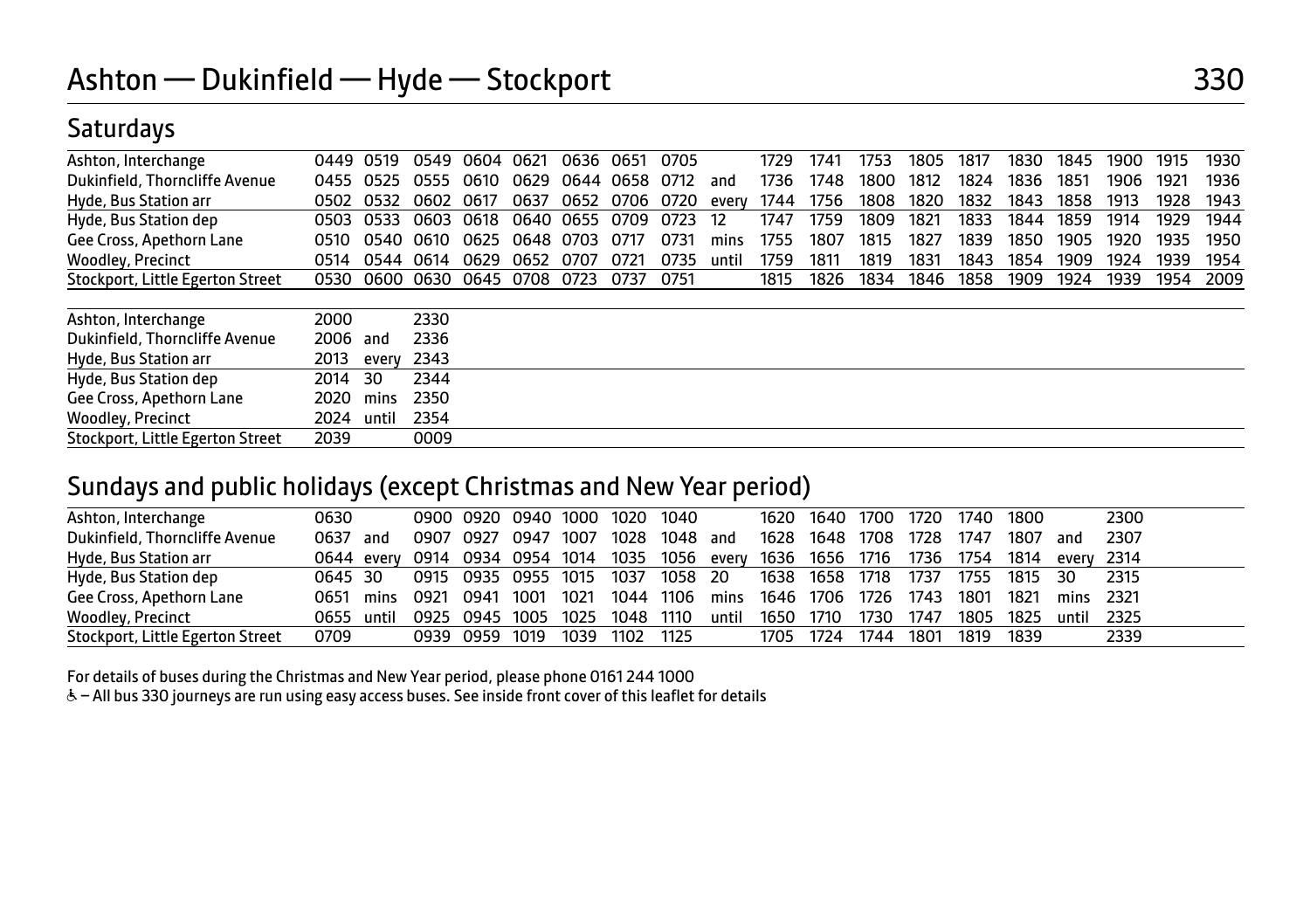| Stockport, Little Egerton Street | 0525 | 0550 | 0615      | 0628           | 0639      | 0650           | 0700       | and at     |      | 0938 | 0950 |       | 1302 | 1314    |       | 1438 | 1450 | 1502 | 1514 |
|----------------------------------|------|------|-----------|----------------|-----------|----------------|------------|------------|------|------|------|-------|------|---------|-------|------|------|------|------|
| Bredbury, Morrisons              | 0534 | 0559 | 0624 0637 |                |           | 0649 0700 0710 |            | freauent   |      | 0949 | 1001 | and   | 1313 | 1325    | and   | 1449 | 1501 | 1514 | 1527 |
| Woodley, Precinct                | 0540 |      |           | 0605 0630 0643 | 0656 0708 |                | 0721       | intervals  |      | 0956 | 1007 | every | 1319 | 1332    | every | 1456 | 1509 | 1522 | 1535 |
| Gee Cross, Apethorn Lane         | 0544 | 0609 | 0634 0647 |                | 0700      | 0712           | 0725       | of not     |      | 1000 | 1011 | 12    | 1323 | 1336    | 12    | 1500 | 1513 | 1526 | 1539 |
| Hyde, Bus Station arr            | 0550 | 0615 | 0640      | 0653           | 0706      | 0719           | 0732       | more than  |      | 1007 | 1018 | mins  | 1330 | 1343    | mins  | 1507 | 1520 | 1533 | 1546 |
| Hyde, Bus Station dep            | 0551 | 0616 | 0641      | 0654           | 0708      | 0721           | 0734       | 10 minutes |      | 1009 | 1020 | until | 1332 | 1345    | until | 1509 | 1522 | 1535 | 1548 |
| Dukinfield, Thorncliffe Avenue   | 0557 | 0622 | 0647      | 0702           | 0716      | 0729           | 0742       | until      |      | 1016 | 1027 |       | 1339 | 1352    |       | 1516 | 1529 | 1542 | 1555 |
| Ashton, Interchange              | 0604 | 0629 | 0654 0709 |                | 0724      | 0739 0752      |            |            |      | 1024 | 1035 |       | 1347 | 1400    |       | 1524 | 1537 | 1550 | 1603 |
|                                  |      |      |           |                |           |                |            |            |      |      |      |       |      |         |       |      |      |      |      |
| Stockport, Little Egerton Street | 1526 | 1538 | 1550      |                | 1650      | 1701           | and at     |            | 1900 | 1915 | 1930 | 1945  | 2000 | 2015    |       | 0015 |      |      |      |
| Bredbury, Morrisons              | 1539 | 1551 | 1603      | and            | 1703      | 1714           | frequent   |            | 1909 | 1924 | 1939 | 1954  | 2009 | 2024    | and   | 0024 |      |      |      |
| Woodley, Precinct                | 1547 | 1559 | 1612      | every          | 1712      | 1723           | intervals  |            | 1915 | 1930 | 1945 | 2000  | 2015 | 2030    | everv | 0030 |      |      |      |
| Gee Cross, Apethorn Lane         | 1551 | 1603 | 1616      | 12             | 1716      | 1727           | of not     |            | 1919 | 1934 | 1949 | 2004  | 2019 | 2034 30 |       | 0034 |      |      |      |
| Hyde, Bus Station arr            | 1558 | 1610 | 1623      | mins           | 1723      | 1734           | more than  |            | 1925 | 1940 | 1955 | 2010  | 2025 | 2040    | mins  | 0040 |      |      |      |
| Hyde, Bus Station dep            | 1600 | 1612 | 1625      | until          | 1725      | 1736           | 10 minutes |            | 1926 | 1941 | 1956 | 2011  | 2026 | 2041    | unti  | 0041 |      |      |      |
| Dukinfield, Thorncliffe Avenue   | 1607 | 1620 | 1633      |                | 1733      | 1744           | until      |            | 1932 | 1947 | 2002 | 2017  | 2032 | 2047    |       | 0047 |      |      |      |
| Ashton, Interchange              | 1616 | 1629 | 1642      |                | 1742      | 1753           |            |            | 1939 | 1954 | 2009 | 2024  | 2039 | 2054    |       | 0054 |      |      |      |

## Mondays to Fridays

### **Saturdays**

| Stockport, Little Egerton Street |                     |      |      | 0536 0606 0636 0656 0716 0731 0746 0801 0814       |      |           |          |                     | 1750 1802                                    | 1815 | 1830 |      | 1845 1900 1915 | 1930 1945                |  |
|----------------------------------|---------------------|------|------|----------------------------------------------------|------|-----------|----------|---------------------|----------------------------------------------|------|------|------|----------------|--------------------------|--|
| <b>Bredbury, Morrisons</b>       | 0545 0615 0647 0707 |      | 0727 | 0742 0757                                          |      | 0812      | 0825 and | 1801                | 1813                                         | 1826 | 1841 | 1854 | 1909 1924      | 1939 1954                |  |
| <b>Woodley, Precinct</b>         |                     |      |      | 0551 0621 0653 0713 0733 0748 0803 0818 0831 every |      |           |          |                     | 1807 1819 1832 1847 1900 1915 1930 1945 2000 |      |      |      |                |                          |  |
| Gee Cross, Apethorn Lane         |                     |      |      | 0555 0625 0657 0717 0737 0752 0807 0822 0835 12    |      |           |          |                     | 1811 1823 1836 1851                          |      |      |      |                | 1904 1919 1934 1949 2004 |  |
| Hyde, Bus Station arr            |                     |      |      | 0601 0631 0704 0724 0744 0759 0814 0829 0842 mins  |      |           |          | 1818 1830 1843 1858 |                                              |      |      | 1910 |                | 1925 1940 1955 2010      |  |
| Hyde, Bus Station dep            |                     |      |      | 0602 0632 0706 0726 0746 0801 0816 0831 0844 until |      |           |          | 1820                | 1832 1845 1900                               |      |      | 1911 |                | 1926 1941 1956 2011      |  |
| Dukinfield, Thorncliffe Avenue   | 0608 0639 0713 0733 |      |      | 0753 0808 0823 0838 0851                           |      |           |          | 1827                | 1839                                         | 1852 | 1907 | 1917 | 1932           | 1947 2002 2017           |  |
| Ashton, Interchange              | 0615 0647 0721      | 0741 |      | 0801 0816                                          | 0831 | 0846 0859 |          |                     | 1835 1846                                    | 1859 | 1914 | 1924 |                | 1939 1954 2009 2024      |  |

& - All bus 330 journeys are run using easy access buses. See inside front cover of this leaflet for details

**Summer times**: between mid July and early September, some timetables will be different. Check www.tfgm.com for details